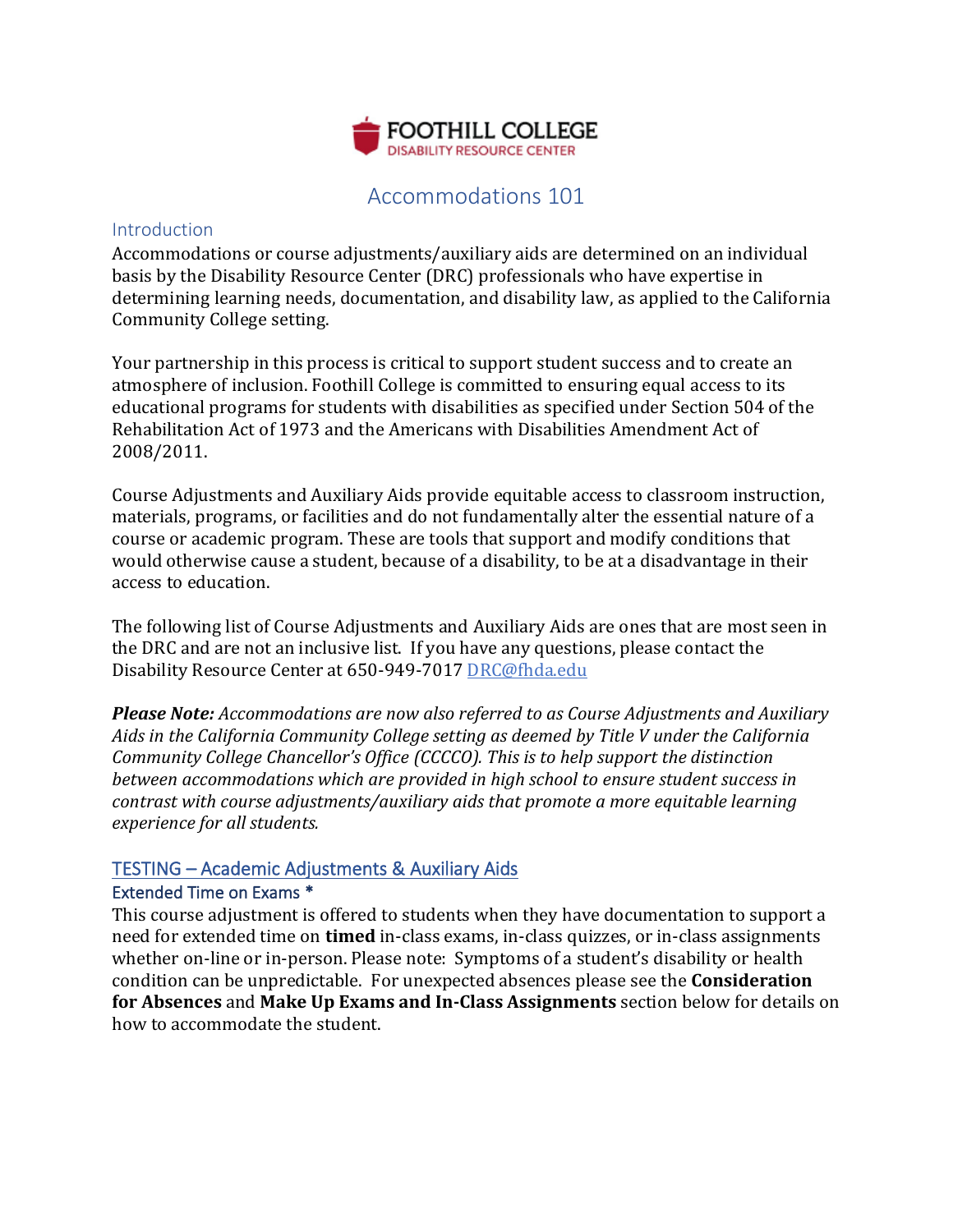## Distraction Reduced Environment \*

The student needs to take exams & quizzes in an environment with less distraction than what the classroom can offer. Most students take their exams and quizzes in the Testing Center. Occasionally, students will take their exam or quiz in the Disability Resource Center if there are exceptional circumstances.

## Calculator \*\*\*

The student needs the use of a calculator to assist with math calculations that are required but are not an essential learning objective of the course. This refers to both in-class activities/assignments and/or exams. Faculty can determine the type of calculator that is appropriate and/or if a calculator is appropriate to use for an exam.

## CLASSROOM – Academic Adjustments Auxiliary Aids

## Alternative Media

Students that have learning differences and retain information through audio often utilize alternative media. Their books and classroom material are uploaded to be accessible for the student to access in an auditory format so that they can listen to the material rather than read. The student must work with our Accommodations Coordinator for this classroom adjustment.

## Audio Record Lectures

The student is permitted to audio record lectures. They may use their personal recording devices or applications, or one provided by the DRC. These usually include smart pens, Sonocent or other notetaking software. Please note that when a student is provided with this accommodation, the student must sign an Audio Recording Agreement. A copy of this form is available on our department website.

## Alternate Chair/Table

The student needs a chair and/or table that is either wheelchair accessible or accessible to specific needs. Please consider assisting the student with this request if the classroom chair/table is not accessible. If you need assistance, please contact the DRC and our Mobility Specialist will work with facilities to modify the furniture.

#### Captioned Multimedia

To stay in compliance with Sections 508 of the Rehabilitation Act of 1973 and the Americans with Disabilities Act Amendments Act of 2009, Foothill College relies on administrators, faculty, and staff to provide equal access to all students regardless of their abilities. Faculty must ensure that any course videos shown either in-class or hybrid are closed captioned for equal and full access to class material. It is the responsibility of each classroom instructor to ensure that their videos are accessible. If assistance is needed to complete this task, please contact us, or visit our website where we have resources for instructors to utilize in captioning their class materials.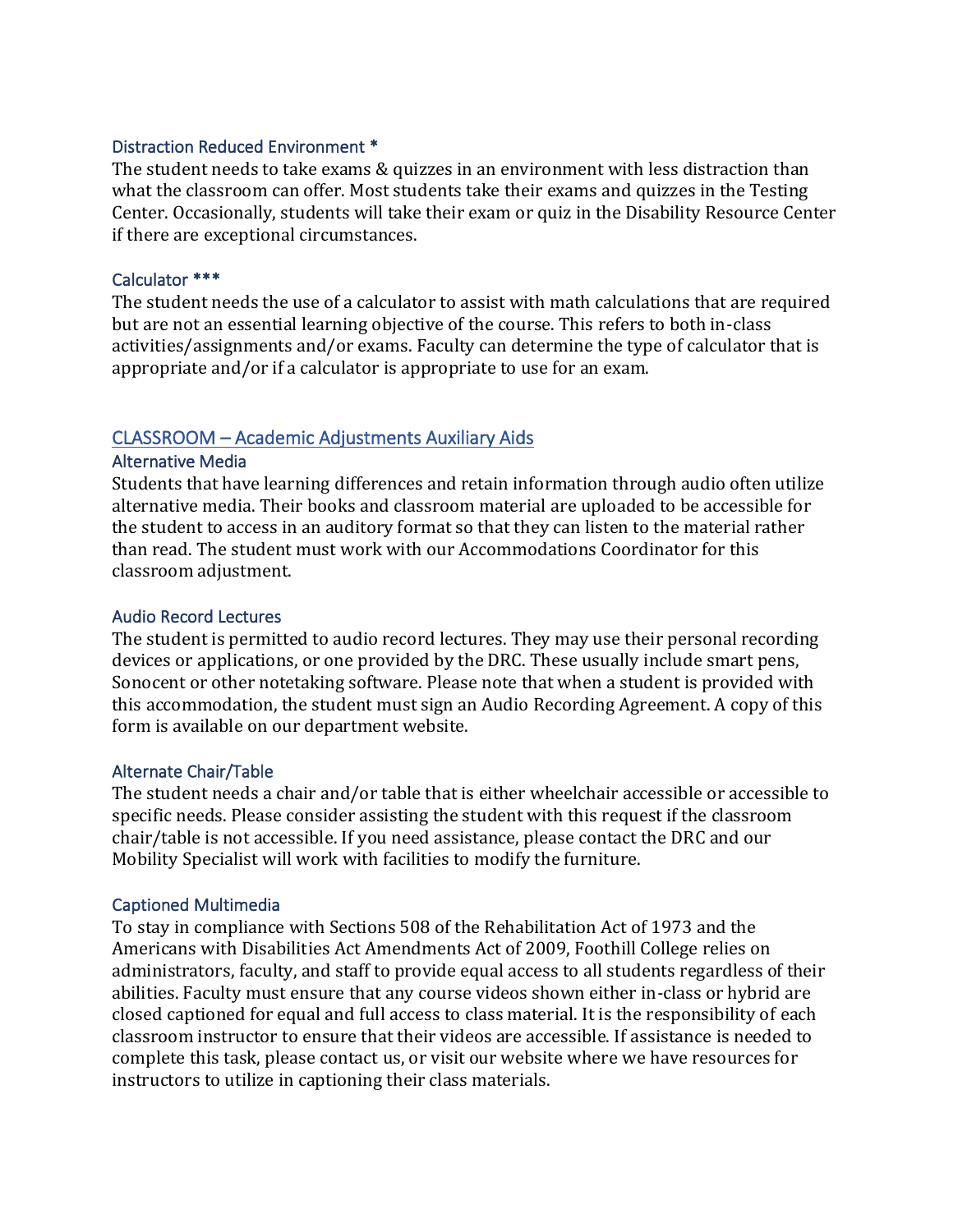## Classroom Breaks

The student may need to exit the classroom quickly due to symptoms of or conditions related to the disability. Please allow the student to leave and do not draw attention to the brief absence.

## Consideration for Absences

This course adjustment is assigned when a student has documentation to support the need for unexpected absences due to the nature of the symptoms affiliated with the disability. Often, the symptoms of the student's disability or medical condition are unpredictable, or they are ones that need immediate medical attention. Students with this accommodation are informed that communication with the instructor is key to this accommodation due to the faculty member being the professional who sets the requirements and standards for attendance for the course. This accommodation should only be used on occasion when there is a flare-up of the disability or medical condition. If you have questions about the way this accommodation is being used, please contact the student's DRC Counselor.

#### Enlarged Font

The student requires enlarged font for classroom handouts, quizzes, exams, diagrams, etc. For the course materials to be accessible. Please provide all these course materials in the font that is communicated by the student and noted on the accommodation letter. If you or the student needs assistance, please refer the student to or visit the DRC and the Computer Access Center and/or make an appointment with our Accommodations Specialist.

## Extended Time for Assignment Completion \*\*

This course adjustment is assigned when a student has documentation from a medical professional to support additional time to complete assignments because of medical symptoms (that are beyond the control of the student) that can prevent them from completing the assignment in a timely manner. This is typically provided when there is a chronic health issue that impedes the ability to do the assignment within the time allotted. The student is expected to communicate with the instructor in advance (when possible) to coordinate reasonable extensions on assignments.

#### Laptop

The student is permitted to use a laptop to take notes during class or to type answers to an exam or quiz. The student is instructed to use the laptop for classroom activities and not for personal use during class time.

#### Make Up Exams and In-Class Assignments

Often, the symptoms of the student's disability or medical condition are unpredictable, or the student might need immediate medical attention. If the student has documentation to support the need for unexpected absences due to the nature of the disability, please provide alternative assignments so that the student can make up for the missed time. Students with this course adjustment are informed that it is their responsibility to contact the instructor as soon as they can inform them of their absence.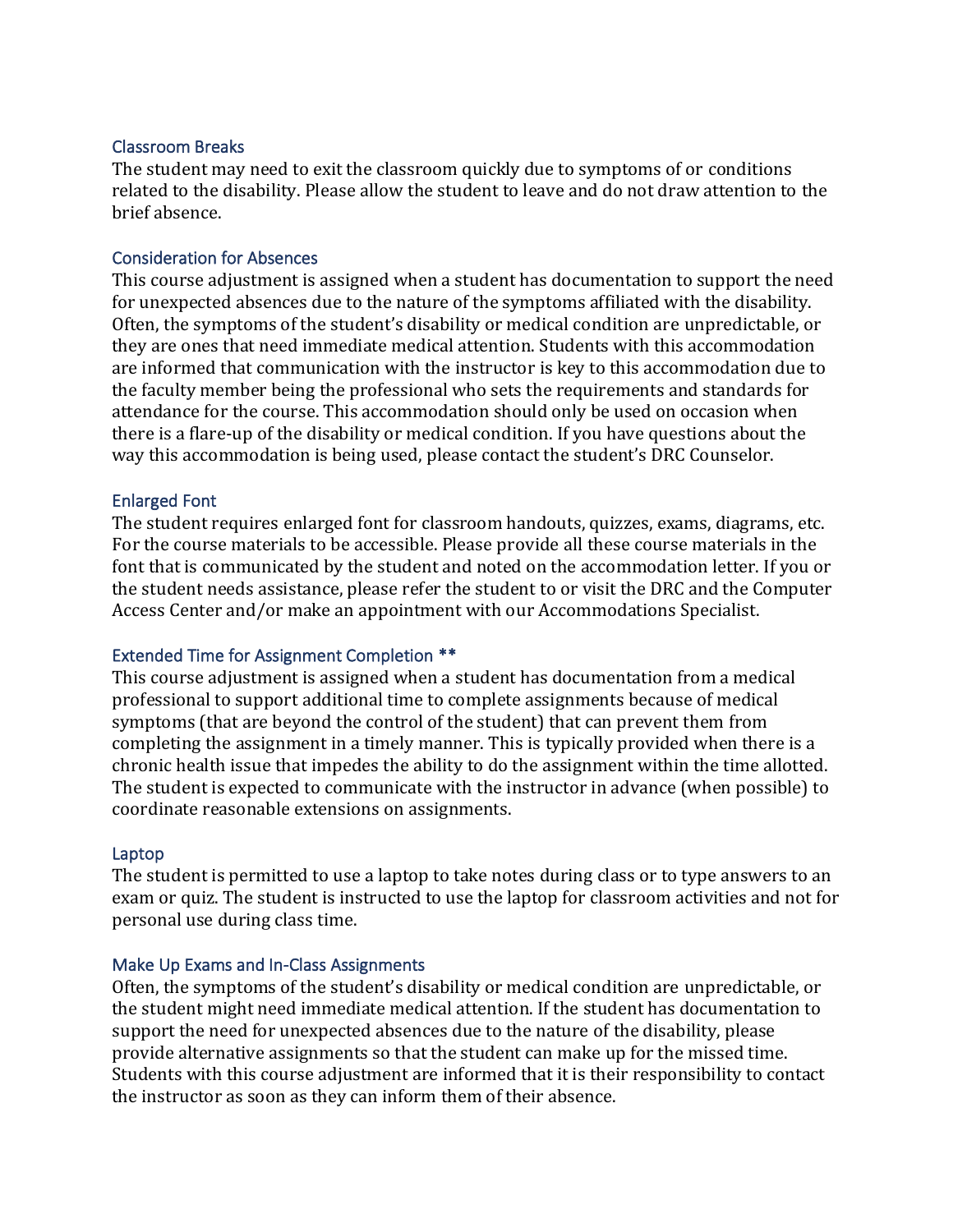## Need to Eat/Drink in Class

It is recommended to step out of the classroom to eat/drink. The student may need flexibility to eat or drink in class (provided that does not pose a safety issue) due to the nature of the disability i.e., such as a drop in insulin levels due to diabetes.

## Note Taking or Assistance with Lecture Notes

The student has been approved for note taking services available through the DRC. We ask that the instructors make an **anonymous announcement** in class that there is a student who needs a note taker. Most of the time, there will be a student volunteering to help. Please refer to the Note Taker to the Accommodation Specialist in the DRC for the next steps. **Note taker assignments are confidential.** If you are not able to provide a note taker, please contact our Accommodations Coordinator for assistance.

## Real Time Captioning

RTC is a speech-to-text communication access service. A captions provider is physically located in a remote location who can hear the audio through a microphone system set up in the classroom. The captions provider transcribes what gets said using a specific software application. The text is displayed simultaneously to one or more students via laptops or tablets via the internet. Our Deaf and Hard of Hearing Coordinator will set up these services and notify the instructor as soon as this accommodation is requested. Our office will provide the required technology, for more information please contact us or visit our website.

## Sign Language Interpreter

The student needs a sign language interpreter for full access to course materials. When this accommodation is in place; the certified interpreter will attend classes with the student and provide the student with visual interpretation of the spoken language in class. Our Deaf and Hard of Hearing Coordinator will set up these services and notify the instructor as soon as this accommodation is requested, for more information please contact us or visit our website.

## Smart Pen

The student is permitted to use a Smart Pen recording device for recording lectures in the classroom. Smart pens are pens that record the lectures while students take handwritten notes on specialized notebooks which allow them to return to recordings in specific points. The student may either purchase their own or borrow one from the DRC.

## Sonocent Software

The student is allowed to use the Sonocent software (on cell phones, iPads, or laptops) for recording lectures in the classroom. Sonocent captures audio during a lecture, allowing students to focus on listening to the lectures and mark the important topic for review. Sonocent is a very dynamic notetaking system that allows students to separate the lectures, color code them and combine the most important parts of the recording. It also allows the students to add personal notes, images, and slides.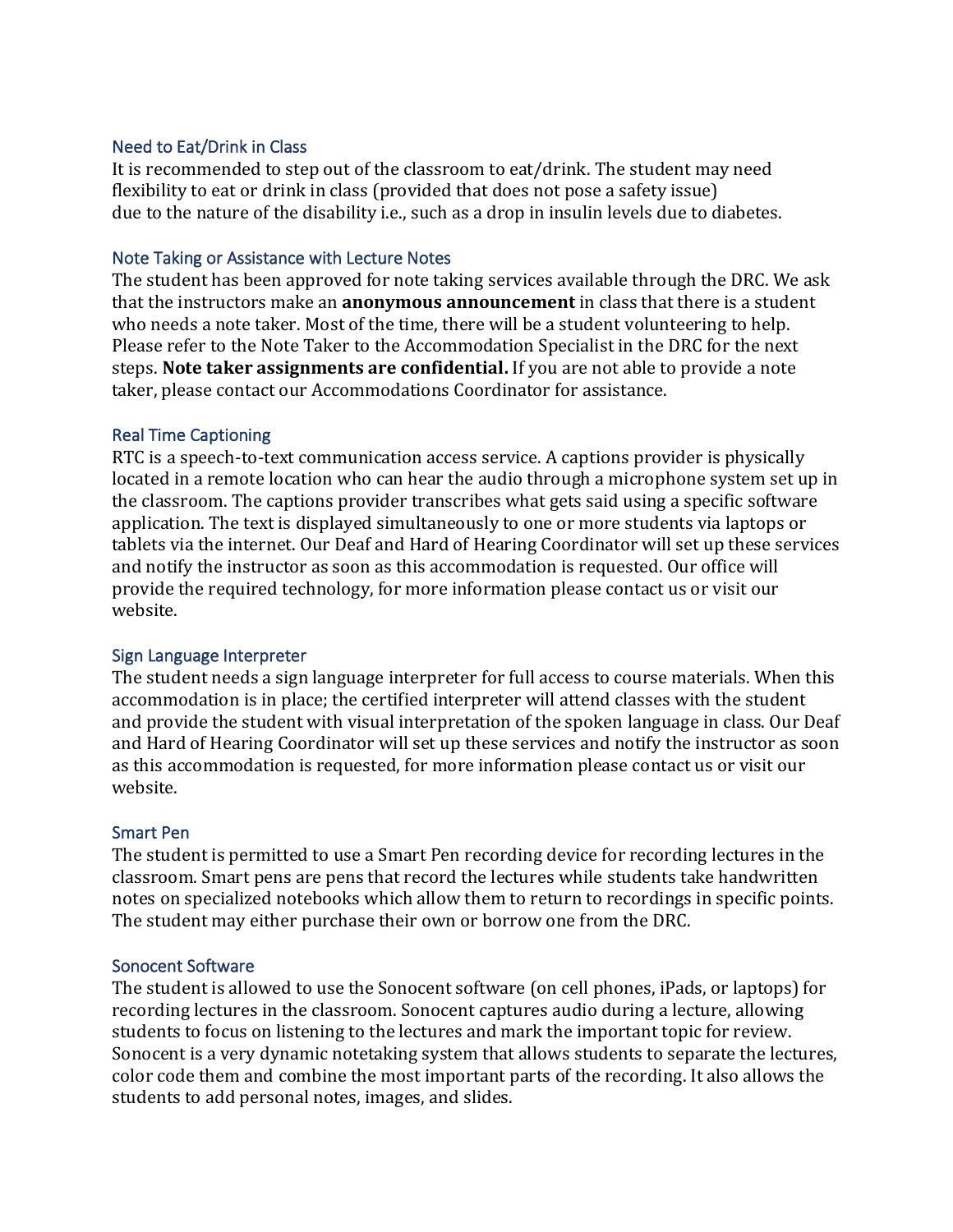## Preferential Seating

The student is permitted to have preference with seating arrangements in the classroom. The students will often sit where they feel comfortable but please help the student as needed to sit in a location that they might prefer.

## White Board Photos

The student is allowed to use a camera in the classroom for the sole use of taking pictures of the whiteboard as related to course content.

## Reader for Exams

The student needs exams read via spoken voice or a recorded exam. Students who have been approved for this accommodation will typically take their quiz or exam in Testing Center and will often use one of the digital readers such as Kurzweil, Read & Write Outload or a staff member will be the reader. The reader is not allowed to answer any questions about the exam and can only provide information to the student directly from the exam.

#### Scribe for Exams \*

The student needs help with writing or recording answers for exams due to the nature of the disability.

## Spelling Aid\*\*\*

The student is allowed to use a dictionary or spell check device during in class writing assignments and exams, when it is not an essential learning objective of the course. The student is provided this access so that they are not penalized for basic spelling and grammar errors when they are otherwise able to provide accurate responses to the questions that are asked. Instructors can determine whether this accommodation is permissible based on the course objectives.

## OTHER ACCOMMODATIONS

## Kurzweil Reading Software

The student uses reading software to read textbook materials, electronic handouts, and any other documents that are available for the course on their laptop. The DRC provides the student with a license to this software so that the student can use this software to assist with understanding and accessing course materials. Classroom instructors can also get a license to use Kurzweil and often find that it provides a more dynamic classroom learning experience by using Universal Design for Learning (UDL)#. If you are interested in learning more about this software, contact our Accommodations Instructional Technology Coordinator.

#### **Footnotes:**

\*Students that have testing adjustments of 'extended time on exams & quizzes,' 'distract-free environment' & 'scribe' take their exams & quizzes in the Testing Center. Please see the Testing Center Policies document that describes the process for both students and instructors. If